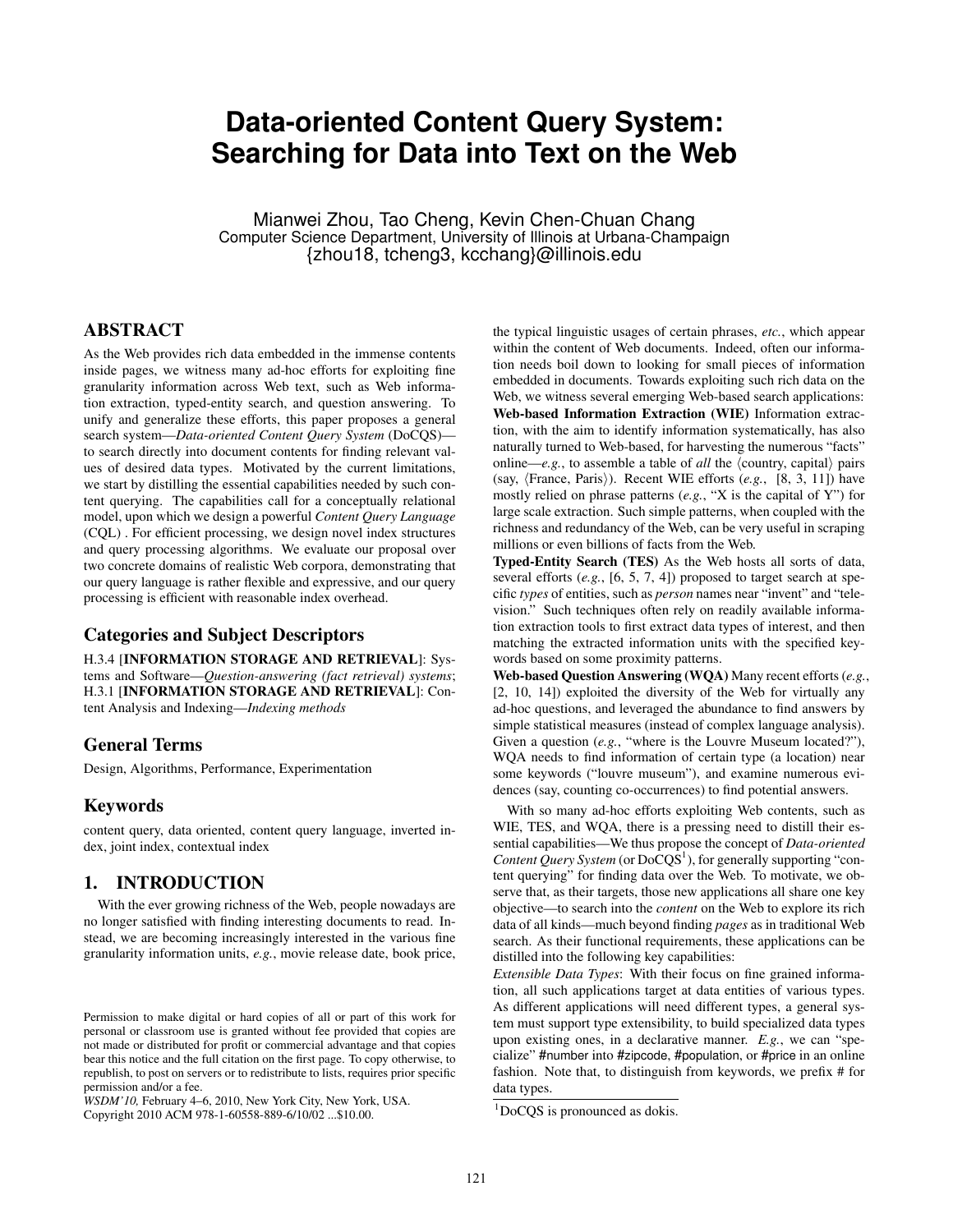*Flexible Contextual Patterns*: All these applications recognize desired data by its surrounding textual patterns. While phrase patterns are useful, it is limited to scenarios where sequential words can be completely specified. A general system should utilize all the available information that appears in the context of target information. Thus, the ability to support flexible, expressive contextual patterns, beyond simple phrases, is mandatory.

*Customizable Scoring*: To find target data, all these applications perform scoring on candidate answers, in their specific ways. A general system must support the customization of rank scoring to meet various domains, in the following aspects:

- ∙ *Weighting*: As evidences come from matching various patterns or multiple rules, we must be able to weigh those evidences to favor more confident ones.
- ∙ *Aggregation*: To account for evidences from everywhere—by the immense redundancy of the Web—it is crucial to aggregate information. We thus need customizable aggregation to apply different strategies for different applications.
- ∙ *Ranking*: Essential in any search system, we need ranking for presenting results in an ordered manner so that the most promising results appear at top places.

For these capabilities, we must generalize their support from current limited realization in various ad-hoc efforts, which rely on a restrictive set of fixed data types, simplistic phrase patterns, and hardcoded scoring functions. We thus define our DoCQS proposal:

DoCQS Definition: A *Data-oriented Content Query System* supports users, with respect to a corpus of documents such as the Web, to use keywords or data types to query for relevant values of their desired data types in the contents of the corpus, by specifying flexible patterns and customizing scoring functions.

To realize a general DoCQS, this paper proposes its corresponding content query language, CQL, and present the underlying indexing and processing framework, with the following contributions:

- ∙ We propose the concept of a general content query system, by distilling its essential requirements.
- ∙ We design a flexible query language CQL for content querying.
- ∙ We develop indexing design and query processing for the efficient support of DoCQS.
- ∙ We validate with extensive experiments over *realistic Web corpora* in concrete applications.

The rest of the paper is organized as follows. Section 2 discusses the related work. Section 3 describes the data model for the DoCQS system. In Section 4, we present our design of the content query language. Section 5 introduces indexing framework. We present the experimental evaluation of our system in Section 6 before concluding in Section 7.

### 2. RELATED WORK

Towards searching fine granularity data, there are several recent systems (*e.g.*, [6, 7, 9, 5]). Chakarabarti et al. [6] propose to search for annotations using proximity in documents. *EntityRank* [7] proposes the problem of entity search, and studies a probabilistic ranking model. NAGA [9] builds a knowledge base over extracted entities and relationships and supports flexible query over it. All these works leverage off-the-shelf extraction tools for extracting entities from text, and thus support only a fixed set of data types. Our DoCQS provides a framework for type extensibility— specializing basic data types into specific data types in an ad-hoc manner, and therefore greatly extending the application scenarios.

Our work aims at designing a language and framework to support extracting and querying of fine grained data holistically over the entire corpus. Some recent works (*e.g.*, [13]) address "declarative" mechanisms for information extraction, proposing languages or algebra to specify information extraction. We note that these attempts take a *document-based* approach, in that their operations apply to one document at a time. Our framework performs extraction and search *holistically* over the whole corpus.

In implementation, in terms of our indexing techniques, our work is related with existing work on using inverted index for efficient entity extraction. Our proposal is essentially supporting SQL-like DB queries, over IR type of indexes. Ramakrishnan et.al [12] propose to use inverted index to support regular expression extraction. Agrawal et al. [1] study the problem of large-scale extraction of dictionary based entities using keyword inverted index. Our work goes beyond traditional inverted index, by building specialized indexes between keywords and data types. Therefore, as we show in Section 6, our solution achieves much better efficiency compared to such standard inverted index approaches. BE engine [3] proposes "neighborhood index" to efficiently support extraction based on phrase patterns. As the name indicates, it is limited to only extraction based on phrase patterns. Our DoCQS is flexible in supporting a wide variety of context operators, thus allowing extending new data types from basic data types. Further, our experiments also show that our indexing is more efficient than the neighborhood index.

# 3. DATA MODEL

With the search target of various data types inside documents, the traditional IR data models used (*e.g.*, the vector space model which views query and documents as keyword vectors) are no longer appropriate. We need to come up with a new data model, to meet the various capabilities of a content query system (Section 1).

First, our search target is data types. Each type captures a domain of values (*e.g.*, prices). In the contents of a Web corpus, each value has multiple occurrences. To query data types, we need to record each occurrence with the corresponding instance value, document, and position—*i.e.*, a "tuple" of occurrence information. We can naturally represent such tuples in a relational table.

Second, the content query system calls for flexible pattern matching, as well as customizable scoring of weighting, aggregation, and ranking. These operations go much beyond the standard IR operations of containment check and relevance-based scoring of individual documents. In fact, pattern constraints, aggregation, and ordering are concepts more widely used in relational operations.

Indeed, the content-querying capabilities consistently call for a relational model, which supports the modeling of data types as relations, and the various relational operations for pattern matching, aggregation, and ranking (WHERE, GROUP BY, ORDER BY). Thus, taking relational modeling, we conceptualize the E-R diagram for the entities and relationships in our DoCQS in Figure 1.

In this framework, there are three types of entities in the E-R diagram: document  $D$ , built-in data type  $T_i$  (for the set of built-in data types,  $e.g.,$  #number, #organization), and keyword  $K_i$  (for all keywords,  $e.g.,$  "Chicago"). Note that we can view both  $T_i$  and  $K_i$  as *Is-A* data type—since we can consider a keyword as a data type with a specific literal value (*e.g.*, "Chicago"). Each document can be identified by its unique document *ID*. Each *occurrence* of a data type (*e.g.*, #person) can be identified by a unique *ID*, its specific instance *value* (*e.g.*, "Bill Smith"), *confidence* (*e.g.*, 0.9 probability), *span* (*e.g.*, a span of 2 words).

As relationship, a data type occurs at the content of some document, at a certain position *pos*. Each *occurrence* is unique and can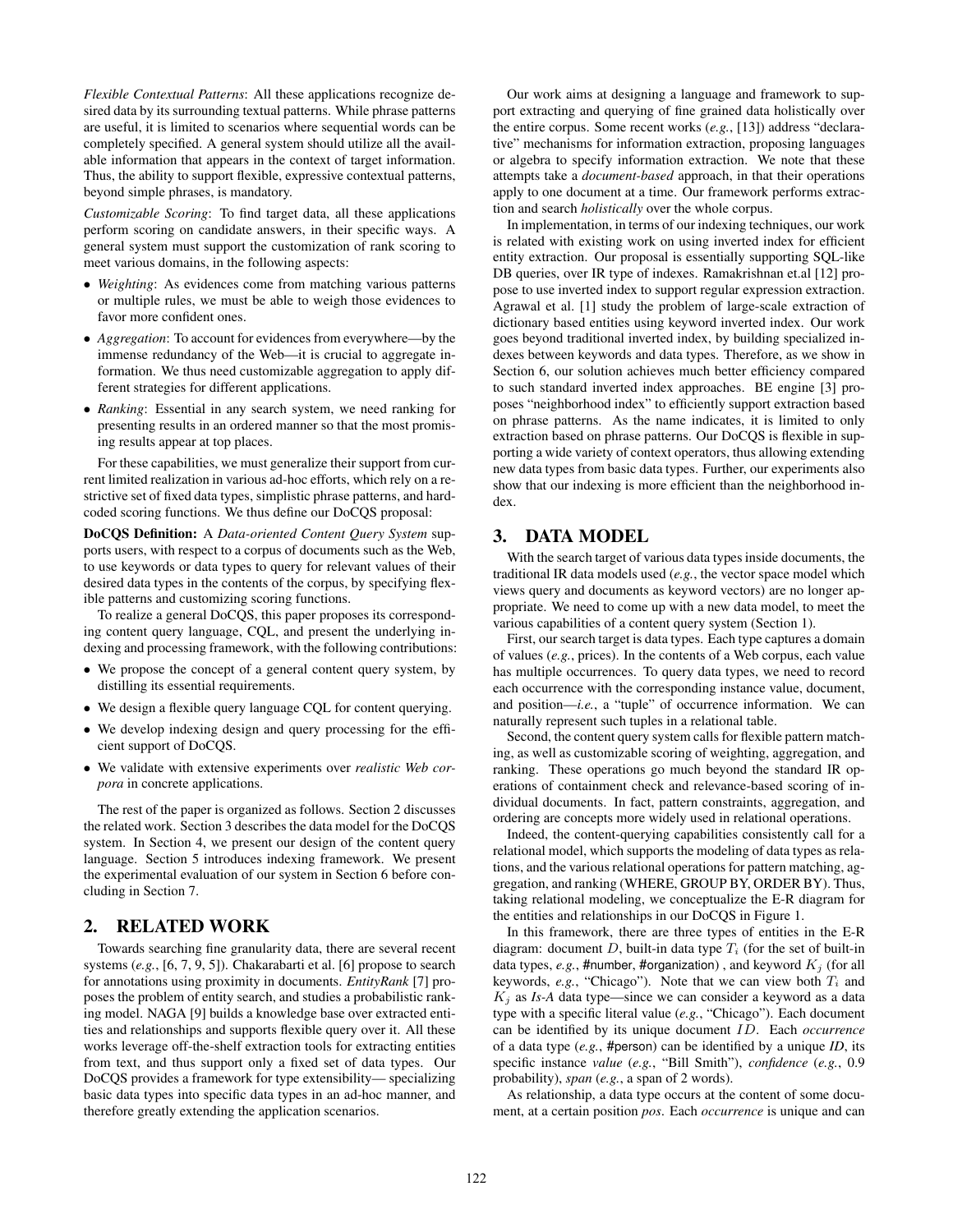

Figure 1: ER diagram for the proposed content query system.



Figure 2: Data model: Relations for keywords and data types.

...

only appear at one position of a document. Therefore, the *Occurs-At* relationship between data type and document is *many-to-one*. As mentioned earlier, keyword is simply a special data type, whose value is always the keyword itself with a span of 1 .

With the ER diagram outlined, we are ready to come up with the schema of our relational model. We notice, with the many-toone relationship between data type and document, we can combine the two entities into one relation. Moreover, we also realize that a specific document *ID* with a position pos can uniquely define an occurrence of a data type, therefore eliminating the need of the  $ID$ attribute of the data type. We can thus define the schema for two types of relations (keyword and data type) as follows:

- ∙ *doc*: The document ID where the keyword/data type appears.
- ∙ *pos*: The word position of the occurrence.

...

- ∙ *span*: The number of keywords that the occurrence covers. For keyword, span is always 1.
- ∙ *val*: The content of the occurrence. For keyword, the content is always itself (and therefore omitted).
- ∙ *conf* : The confidence, which measures the probability that the data occurrence belongs to its data type. As data extraction is inherently imperfect, the confidence may not be 100%.

We note that the two types of relations will materialize to many tables: In the overall schema, we are dealing with  $M$  data type relations noted as  $T_1, T_2, \ldots, T_M$ , as well as N keyword relations noted as  $K_1, K_2, \ldots, K_N$ . Figure 2 shows an example in turning a text corpus into our relational model, with two concrete relations illustrated, one for keyword "population" and one for #number.

# 4. CONTENT QUERY LANGUAGE (CQL)

This section will discuss our design of the Content Query Language (CQL) to serve the need of DoCQS. We will first reason the general form of the query language, based on the capabilities needed and the relational model derived. Then we will present the overall general specification of the query language, followed by indepth discussion of each component of the query language.

# 4.1 Design Principle

With the relational model chosen as our data model in Section 3, we now discuss the design of our query language based on the relational model.

While SQL is the widely accepted query language over relational model, with the special need of a content query system, our goal of the design is to customize the query language to meet the various requirements of DoCQS. Therefore, we propose our own query language CQL, which takes a special form of SQL with several new constructs for the need of querying data types inside document content, with examples shown in Figure 3.

Based on the ER diagram in Figure 1, a CQL statement targets at retrieving tuples from the relational tables, which are transformed from the text corpus as shown in Figure 2. Specifically, each retrieval statement involves several steps: specifying source tables, joining tables, filtering tuples, aggregating, and finally ranking results. Consider the example query  $Q1$  in Figure 3(a), which aims at deriving ⟨location, population⟩ pairs from documents. It first joins the #location and #number tables by document ID, utilizes conditions (*e.g.*, a sequential pattern {#location has population of  $?\langle 0,3 \rangle$ #number}) to retrieve ⟨location, population⟩ pairs, aggregates those pairs to estimate the confidence based on the redundancy of potentially correct answers, and finally ranks the results by confidence. To customize for these operations, CQL takes a special form of SE-LECT . . . FROM . . . WHERE . . . GROUP BY . . . ORDER BY ... We now discuss in detail the functions of each clause.

First, in the SELECT clause, we are interested in retrieving relevant *values* of target data types. This is supported by having the SELECT clause to project onto the *val* attribute of data types.

Second, in the FROM clause we specify all the participating keyword and data type relations for the query. These are the basic relations upon which our query operates.

Third, our WHERE clause will support fuzzy text oriented patterns. We will introduce our own intuitive pattern syntax (*e.g.*, "*pattern*([professor #person] $(10)$ ])") to hide the detailed relational data operations in the background.

In addition to the standard SQL constructs, with the need to differentiate the importance of different patterns, as well as the need to judge how well each pattern is matched, our WHERE clause will accommodate a weighting scheme of the patterns, in addition to the specification of a series of text-oriented patterns.

Moreover, with the need to define specialized data types based on existing data types, our query language offers a special data type definition construct, which is inspired by the "view" concept in databases.

Finally, CQL supports a plugin function library, with a set of functions provided by default. The library contains various text retrieval measures such as term frequency, PageRank, *etc*. Such functions could be utilized for flexible customization in weighting and ordering.

# 4.2 CQL Specification

We now introduce the general form of our content query language. Similar to the data retrieval and manipulation aspects in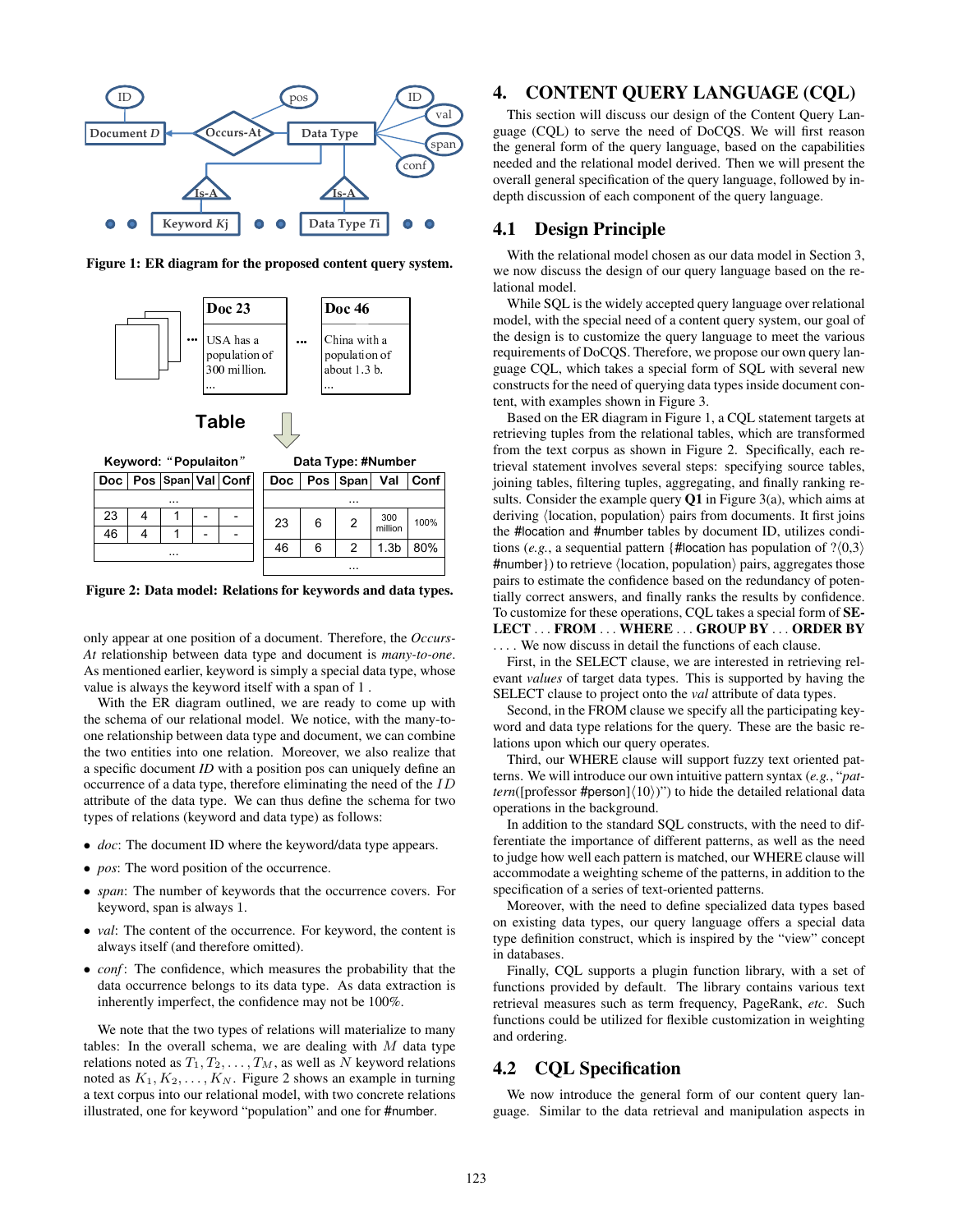| <b>SELECT</b> #location.val. #number.val                                   |
|----------------------------------------------------------------------------|
| $\mathbf{FROM}$ #location, #number                                         |
| <b>WHERE</b><br>$1/w_1 = 0.95, w_2 = 0.8$                                  |
| $(P_1 = pattern("{\#location has population of ?\langle 0, 3 \rangle})$    |
| $\#$ number $\}$ ") $\wedge$                                               |
| $P_2 = \sim LikeLargeNum(\#number))$                                       |
| <b>WITH</b> $P_1$ score $*$ $P_2$ score $*$ $w_1$                          |
| V                                                                          |
| $(P_3=pattern(" \#location population \#number \langle 6 \rangle") \wedge$ |
| $P_4 = \sim LikeLargeNum(\#number))$                                       |
| <b>WITH</b> $P_3$ .score* $P_4$ .score* $w_2$                              |
| $GROUP BY$ #location, #number                                              |
| <b>WITH</b> $1 - \prod_{i} (1 - \text{conf})$                              |
| <b>ORDER BY</b> $\text{conf}()$                                            |
|                                                                            |

(a) Query Q1: Data retrieval with explicit-scoring.

| $\mathbf{E}\mathbf{E}\mathbf{E}\mathbf{C}\mathbf{T}$ #location.val, #number.val<br>$\pm$ FROM #location, #number |
|------------------------------------------------------------------------------------------------------------------|
| WHERE (<br>$1/w_1 = 0.95, w_2 = 0.8$                                                                             |
| pattern("{#location has population of $? \langle 0, 3 \rangle$                                                   |
| $\#$ number}")[ $w_1$ ]                                                                                          |
| <b>OR</b> pattern(" #location population #number  $(6)$ ")  $w_2$                                                |
| $AND \sim LikeLargeNum(\#number)$                                                                                |
| $\parallel$ GROUP BY #location, #number                                                                          |
| $\blacksquare$ ORDER BY conf()                                                                                   |
|                                                                                                                  |

(b) Query Q2: Data retrieval with implicit-scoring.

```
______________________
DEFINE DATATYPE #GDP AS #number
WHERE pattern("GDP \#number]\langle 10 \rangle")AND \sim LikeLargeNum(\#number)
```
(c) Query Q3: Data type definition.

#### Figure 3: Some example CQL queries.

SQL, we define two types of operations in CQL, data retrieval operation and data type definition. We now describe their syntax.

Data Retrieval Operation To retrieve relevant data values of data types  $T_1, \ldots, T_n$ .

**SELECT**  $T_1[.*], \ldots, T_n[.*]$ FROM  $T_1, \ldots, T_n$ WHERE *condition*  $[GROUP BY T_k[.val] [WITH GS(conf)]]$ [ORDER BY *expr*]

where *condition* in the WHERE clause can take the following two forms:

1) Explicit-scoring condition

*condition*:=*pattern*1∧ . . .∧ *pattern*<sup>𝑙</sup> WITH

*LS*(*pattern*1*.score*, . . . , *pattern*𝑙*.score*) (∨ *condition*)\*

2) Implicit-scoring condition

*condition*:=*pattern*[*w*] ({AND∣OR} *condition*)\*

In the above specification,  $T_i$  refers to a specific data type and  $T_i$ <sup>\*</sup> indicates  $\langle T_i.doc, T_i.pos, T_i.span, T_i.val, T_i.conf \rangle$ . If no attribute is specified, "*.val*" is used for default because we are interested in the value of the data type in most cases. The FROM clause lists all the data-type tables involved; it omits the keyword tables (for simplicity) since their values are not of interest. The data type relations in the FROM clause are natural-joined by the  $doc$  attribute. For conciseness we use "," instead of  $\bowtie_{doc}$ .

To meet the query demands of content query tasks, the data retrieval operation allows users to customize their scoring function in the WHERE clause for measuring how well the given patterns are matched over individual documents, and in the GROUP BY clause for measuring how frequent results appear over the data corpus. To accommodate the different semantics of these two measures, the query language supports two scoring functions: *LS* in the WHERE clause for local scoring within a document, and *GS* in the GROUP BY clause for global scoring across documents.

By default, for users who do not want to specify detailed scoring functions, we support the implicit-scoring condition, which eliminates the need of explicit specification of the *LS* function in the WHERE clause and the *GS* function in the GROUP BY clause. In this case, the default *LS* and *GS* functions are implicitly applied. We will discuss this aspect in more details in Section 4.4.

**Data Type Definition** To derive specialized data type  $T_{new}$  from an existing base data type  $T_{base}$ .

#### DEFINE DATATYPE  $T_{new}$  AS  $T_{base}$ WHERE *condition*

The data type definition is used for extending basic data types into special data types, such as defining #population from base type #number, as we motivated in Section 1. Derived data types will have the exact same schema as the basic data types, and can therefore be seamlessly used in the same way as the basic data types for retrieval. As the above syntax shows, we currently limit the definition to be based on one existing data type only, which captures most cases in practice.

With the general specification of CQL outlined, we now discuss the special constructs in the language that are tailored to the need of a data-oriented content query system. Specifically, we will zoom into the specification and weighting of patterns, the customization of scoring functions, and the definition of new data types.

# 4.3 Pattern & Weighting

The WHERE clause is used to select those tuples satisfying the indicated conditions. This section first introduces the specification of the pattern conditions, followed by the weighting and scoring scheme of conditions.

Pattern conditions play a key role in selecting desired results. For example, we can utilize pattern conditions to select numbers following phrase "population of", or person names near keywords "professor" or "doctor." By hiding relational operations (*e.g.*, joining a series of keyword and data type tables by some conditions) from users, these pattern conditions provide an intuitive interface for users to describe flexible patterns. In our framework, we support four basic pattern conditions, and they can be further extended for different application demands.

#### ∙ Sequential Pattern

*Syntax:*  $\{X_1 \, X_2 \, ... \, X_n\}$ 

Matched when keywords or data types  $X_i$  appear in sequence (e.g., {#location has population of  $? \langle 0,3 \rangle$  #number} in Figure 3(a)). It is defined as:

$$
\sigma_{\bigwedge_i(X_i\cdot pos+X_i\cdot span=X_{i+1}\cdot pos)}(X)
$$

where a *term*  $X_i$  stands for any keyword or data type relation, and  $X$  is shorthand for their natual joins, *i.e.*,

$$
X_1 \underset{X_1.doc=X_2.doc}{\bowtie} X_2 \dots X_n.
$$

Notice,  $X_i$  can also be a nested pattern relation, which allows the combination of different patterns. Wildcard is also allowed in the sequential pattern. In the example above, the wildcard  $? \langle 0,3 \rangle$  allows 0 to 3 words (e.g., "almost", "close to") between "of" and #number. In such cases, the above position constraint would be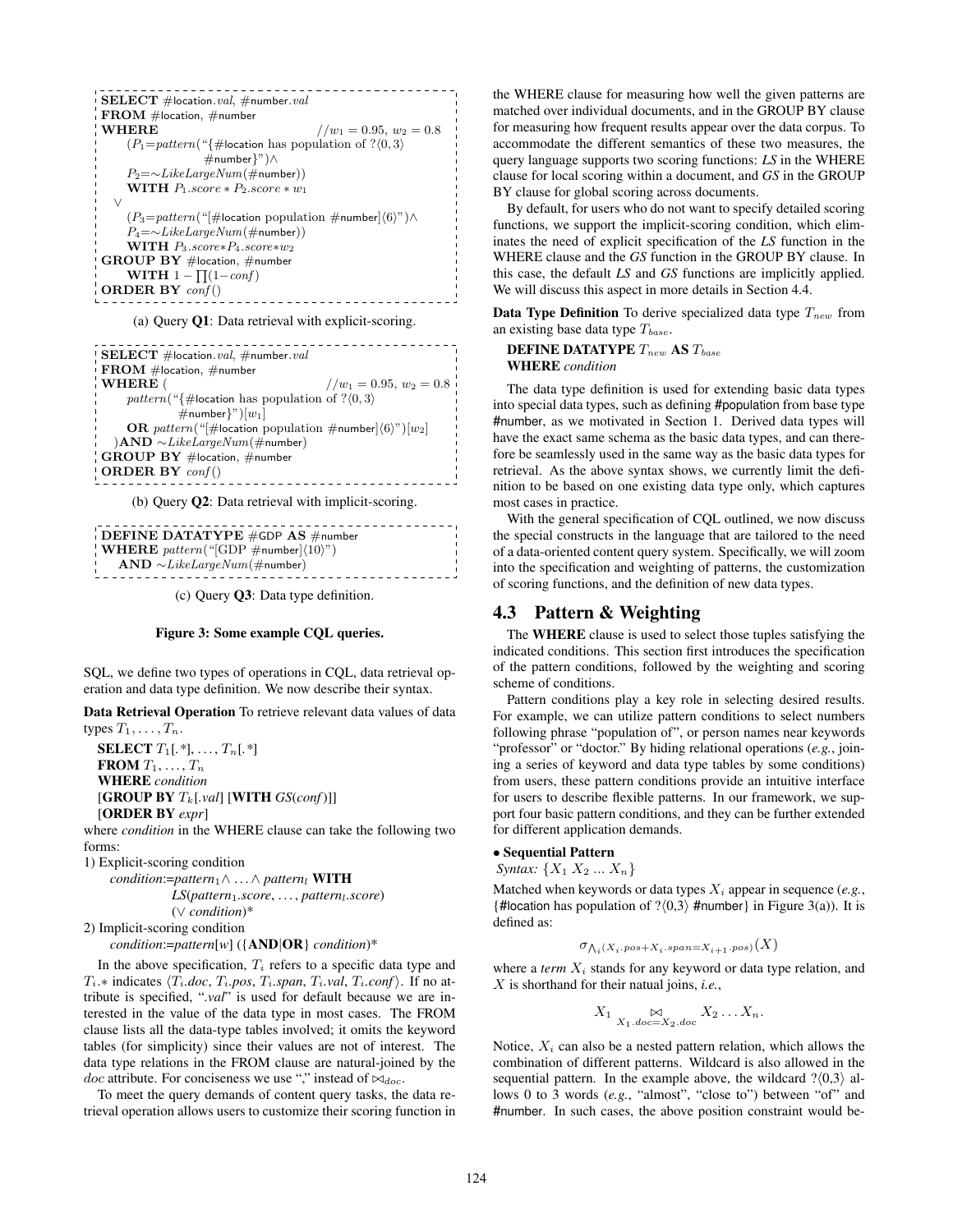come  $lower \leq X_{i+1}.pos - (X_i.pos + X_i.span) \leq upper$ , when wildcard ? $\langle lower, upper \rangle$  is inserted between  $X_i$  and  $X_{i+1}$ .

#### ∙ Window Pattern

*Syntax:*  $[X_1, X_2, ..., X_n] \langle m \rangle$ 

Matched if all keywords/data types/patterns appear within an  $m$ words window. It is defined as:

$$
\sigma_{\bigwedge_{i,j}(X_i\cdot pos+X_i\cdot span-X_j\cdot pos<=m)}(X)
$$

Notice, a pattern could also be nested in other patterns, for example, [#number {United States}] $\langle 10 \rangle$ . In this case,  $X_2$  is a pattern whose *pos* and *span* is not readily available. Online computation will generate  $X_2$ *,pos* as United*,pos* and  $X_2$ *,span* as (States*,pos* + States*.span* - United*.pos*). Finally, the conditions of the main pattern and nested patterns are connected by conjunction.

# ∙ Disjunction Pattern

*Syntax:*  $(X_1|X_2|...|X_n)$ 

Matched if any keyword/data type/pattern in the list is matched, for example, {#number (people∣inhabitant)}. It is defined as:

$$
X_1 \cup X_2 \cup \ldots \cup X_n
$$

#### ∙ Inner Pattern

*Syntax:*  $(X_o : X_i)$ 

Matched if  $X_o$  is matched and  $X_i$  lies in the scope of  $X_o$ , for example, pattern "(#organization:university)" returns #organization instances that contain the "university" keyword. It is defined as:

$$
\sigma_{X_i\cdot pos>=X_o\cdot pos\bigwedge X_i\cdot pos+X_i\cdot span<=X_o\cdot pos+X_o\cdot span\bigl(X\bigr)}
$$

These four basic pattern conditions are designed based on common content query demands. Sequential patterns focus on extracting data types surrounded by specific phrase context words (*e.g.*, numbers following phrase "population of" are highly possible to be of the population data type). Window patterns could be used to locate instances of data types of certain topics (*e.g.*, finding the inventor of TV near words "television", "invention"). Disjunction patterns allow data types to be generated by different patterns. Inner patterns can retrieve data types with specific content (*e.g.*, a #location containing "university" is likely to be the #university type).

In addition to the pattern conditions, which can be viewed as pre-defined Boolean functions, we also allow other user-defined Boolean or fuzzy functions in the WHERE clause. The difference between Boolean and fuzzy functions is that the former filters the result by its returned Boolean value, while the latter does not perform filtering but instead assigns scores to tuples by how well the condition is matched. For instance, we can use a Boolean function *IsYear*(#number) to select year-formatted numbers or use a fuzzy function ∼*LikeLargeNum*(#number) to favor large numbers.

Weighting of conditions is a new concept, which does not exist in SQL. Its function is to obtain the weights of conditions specified in the WHERE clause. First, we need to distinguish the importance of different patterns (noted by  $w_i$ ), as we may have more confidence in one pattern condition over another. Second, we need to examine how well the pattern is matched (noted by  $P_i$ . $score$  for pattern  $P_i$ ). For Boolean functions, the score is either 0 or 1, while for fuzzy functions, the score is a real value between 0 and 1 reflecting the matching degree. These two factors contribute to the final weight of a pattern.

Query Q1 in Figure 3(a) shows how to customize the weighting of patterns in detail. First, the  $w_i$  parameter allows us to give different weights to different patterns. For instance, we can set  $w_1, w_2$ to be 0.95, 0.8 for two conjunctive patterns  $P_1 \wedge P_2$  and  $P_3 \wedge P_4$ respectively (where a stronger conjunctive condition like  $P_1 \wedge P_2$ gets higher weight). Then  $P_i$ . score captures how well a pattern  $P_i$  is matched. For instance,  $P_1 \, score$  outputs 1 if  $P_1$  is matched, and 0 otherwise. For  $P_2$ , which is a fuzzy pattern, the score is a probabilistic value measuring the likelihood of a large number (*e.g.*, if the number value is greater than 1 billion,  $P_2 \, score = 1$ ; if it is less than 1 billion more than 1 million,  $p_2 \, score = 0.8; \ldots$ .

### 4.4 Scoring Specification

As we have hinted briefly, there are two levels of scoring specification in our CQL.

First, local scoring  $LS$  is in charge of judging the local score of a specific tuple occurrence within a document. It takes as input the matching scores of patterns, and we can assigns weights to the patterns by multiplying their scores and the weights  $w_i$  in the formula. In addition, it can also take individual attribute values of the participating relations (*e.g.*, their *conf* values). It outputs a score *conf*, which indicates the confidence over the matched tuple occurrence. For instance, Q1 uses  $P_1 \text{.score} * P_2 \text{.score} * w_1$  as the local scoring function for the conjunction result of  $P_1$  and  $P_2$ .

Second, global scoring  $GS$  is used for calculating the score of a specific group of tuple occurrences that share the same data values. This is where the aggregation comes into play, since the occurrences of the same group come from different pages and therefore their scores need to be put together. This global function normally takes into account the local confidence scores of the matched occurrences. It can also use other common information retrieval functions (like TF-IDF, Pagerank, *etc.*). For instance, Figure 3(a) uses  $1 - \prod (1 - \text{conf}())$  as the aggregation expression, which means that given *n* tuples with confidence  $conf_1, \ldots, conf_n$ , the aggregated confidence will be  $1 - \prod_{i=1}^{n} (1 - \text{conf}_i)$ .

For the ease of users who do not want to fine tune the detailed scoring function, we provide implicit scoring to eliminate the need of explicit specification of the  $LS$  scoring function in the WHERE clause and the  $GS$  scoring function in the GROUP BY clause, such as query Q2 in Figure 3(b). In this situation, default *LS* and *GS* functions will be applied for scoring. Specifically, the default *LS* and *GS* functions take the following forms:

- *LS* for **AND** operator: Given  $(P_1 \text{ AND } P_2)[w]$ , the confidence of the generated result is  $\text{conf}_{LS}((P_1 \text{ AND } P_2)[w]) = P_1 \text{.score} * P_2 \text{.score} * w.$
- *LS* for **OR** operator: Given  $(P_1[w_1] \text{ OR } P_2[w_2])$ , the confidence is  $P_1$ *.score*∗ $w_1$ , if the result tuple comes from matching  $P_1$ , and similar for  $P_2$ .
- Default *GS*: Given *n* tuples with confidence  $conf_1, \ldots, conf_n$ ,  $\textit{conf}_{GS} = 1 - \prod_{i=1}^{n} (1 - \textit{conf}_i).$

With the default *LS* and *GS*, query Q2 is equivalent to query Q1. For conciseness, we will write CQL examples using the implicit scoring format for the rest of the paper.

#### 4.5 Data Type Definition

View, in the relational database sense, refers to a stored query, which is accessible as a virtual table. In DoCQS, we borrow this concept to define new data types over existing ones. A defined data type has the same schema as the basic data type, and can be accessed later like the basic data types with no difference. The confidence values of a new data type comes from the matching scores of various conditions. Users can customize the scoring of confidence by specifying the *LS* function in the WHERE clause.

Query  $Q3$  in Figure 3(c) defines the #GDP data type, by identifying large numbers with keyword "GDP" around them within a 10-word window. During execution, the references of new data types will be translated into the stored data type definitions and get executed accordingly. As an alternative, our system also allows the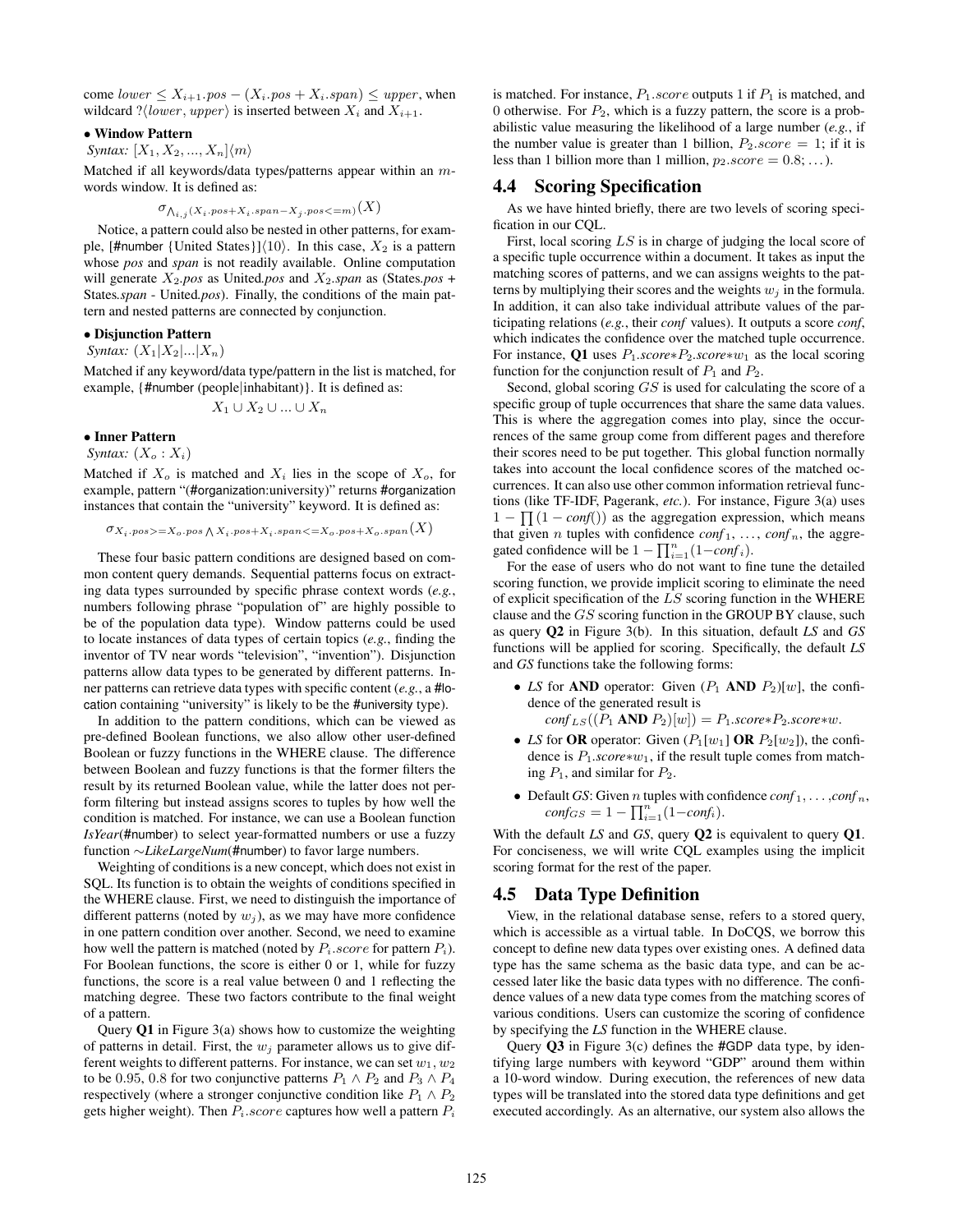materialization of new data types and stores them on disk, which can be used directly in subsequent queries with faster response.

# 5. INDEXING & QUERY PROCESSING

This section discusses the indexing design, configuration and query processing of the DoCQS system. The data-oriented characteristics require a very different index architecture compared with relational tables used in traditional DBMS. In DoCQS, we mainly rely on IR style inverted indexes and present an effective index selection algorithm for query processing.

# 5.1 Indexing Design

We utilize the gist of inverted index as the essential indexing structure for the DoCQS system. Although keywords and data types are conceptually modelled as tables in our system for the convenience of defining the CQL language, we choose IR style inverted index as the underlying data structure since the most common operation of CQL is to traverse the keyword or data type tables. Sequential access of inverted index is well-known to be efficient for supporting traversal operations. For balancing processing efficiency and index space, we propose two layers of indexes in the DoCQS system: the basic inverted list layer and the advanced inverted index layer. We now zoom into these two layers.

#### *5.1.1 Basic Inverted List Layer*

The basic inverted list layer stores all information of keyword and data type tables defined in the data model (shown in Figure 2) in sequential lists. For keyword  $K_i$ , we build the traditional inverted list  $I(K_i)$ ; while for data type  $T_j$ , its inverted list  $I(T_j)$  also stores information about the other attributes  $(e.g., doc, val)$  in addition to position information. Take #phone as example, its inverted list is of the form:  $I(\text{#phone}) \rightarrow \{ \langle doc:1, pos:10, val: "123-456-7890",\} \rangle$ ... ⟩, ⟨*doc*:20, *pos*:13, *val*:"789-456-1230", ... ⟩, ... }.

With the basic inverted list layer defined above, CQL could be already executed (though not efficient, as we will improve later). Consider a simple query example Q4:

SELECT #number.val FROM #number

**WHERE** *pattern*("{population of  $? \langle 0, 3 \rangle$  #number}")

To execute the query, the DoCQS system first loads three inverted lists:  $I("population"), I("of"), and I(\text{#number}).$  The pointers to the three lists are incremented for checking intersecting documents. Once an intersecting document is identified, the system retrieves the postings of this document from the three lists, and joins them by the sequential pattern specified to produce the matching tuples. This execution ends when one of the lists is exhausted.

#### *5.1.2 Advanced Inverted Index Layer*

Although the basic inverted list layer could already support CQL execution, query performance remains a significant issue. In query Q4, "of" and #number appear almost in every document, which means very long inverted lists. It is very expensive to load and scan such long lists. Moreover, we can not discard such high frequency keywords (*e.g.*, "of" "such") as stop words, because they play concrete roles in describing interesting patterns. We need another index layer, the Advanced Inverted Index Layer, to further expedite query processing.

The design principle of the advanced inverted index layer in DoCQS is inspired by the index layer in databases. Traditional DBMS utilizes B+ Tree to speed up query processing using conditions in the selection clause. Consider a SQL query to retrieve the name of students who are over 18 years old. With index built for





Figure 4: Advanced inverted index layer.

the age attribute, the system could directly get the tuples satisfying  $age > 18$ , without scanning through the whole table. Similarly, the basic idea of the advanced inverted index layer is to record redundant information and utilize pattern conditions to avoid traversal over the inverted list of highly frequent keywords or data types. Again consider query Q4 in Section 5.1.1. The query execution at the basic inverted list layer is basically a join operation over  $I("population"), I("of"), and I(\text{#number}).$  If the pair ⟨"population","of"⟩ and ⟨"population",#number⟩ have been prejoined offline, the online execution only needs to traverse these two joined-lists, which are much shorter than  $I("of")$  and  $I(\text{#number})$ , thus greatly saving the query processing time. With this insight, we propose two kinds of special inverted index structures: Joint Index and Contextual Index, with examples shown in Figure 4.

Joint Index The main idea of "Joint Index" is to pre-join two terms (which could be keywords or data types), and store their co-occurrence pairs within  $W$ -word window, where  $W$  could be configured by the system. As shown in Figure 4, a text segment like "There are over 1.3 billion people in China in 2008" is given. With  $W$  set to 5, since the distance between keywords "people" and "China" is  $2 \lt W$ ), we record their co-occurrence information ⟨*doc*:30, *pos*:6, *offset*: 2⟩ in the joint index 𝐽("people","China"), and we similarly construct  $J("in",\#number)$ . When DoCQS receives a query like "[China people]⟨5⟩", it can use the joint index  $J$ ("people", "China") to greatly improve processing time because the size of the  $J("people", "China")$  list is much shorter than either  $I("people")$  or  $I("China").$ 

Formally, a joint index could be viewed as the pre-joining of two tables. Consider two terms  $X_i$  and  $X_j$ , whose corresponding tables (stored as inverted lists) are  $I(X_i)$  and  $I(X_i)$ . Their joint index  $J(X_i, X_j)$  is:

$$
J(X_i, X_j) = I(X_i) \underset{|I(X_i) \cdot pos = I(X_j) \cdot pos| < W}{\bowtie} I(X_j)
$$

For queries such as  $\{X_i\}$  ? $\langle 0, w-2 \rangle$   $X_j$  } and  $\{X_i, X_j\}$  $\langle w \rangle$  ( $w \leq w$ W), the query time complexity is reduced from  $O(I(X_i) + I(X_i))$ (using basic inverted lists) to  $O(I(X_i) \cap I(X_i))$  (using joint index).

Although such joint indexes significantly reduces query time for a large number of patterns, due to their high space cost, we can not afford building the joint index for every pair of terms in the whole corpus. The extra space cost comes from the large number of term pairs, *i.e.*,  $N^2$  (N is the number of terms in the corpus). To alleviate the high space cost of joint index, we next propose another type of more space efficient inverted index.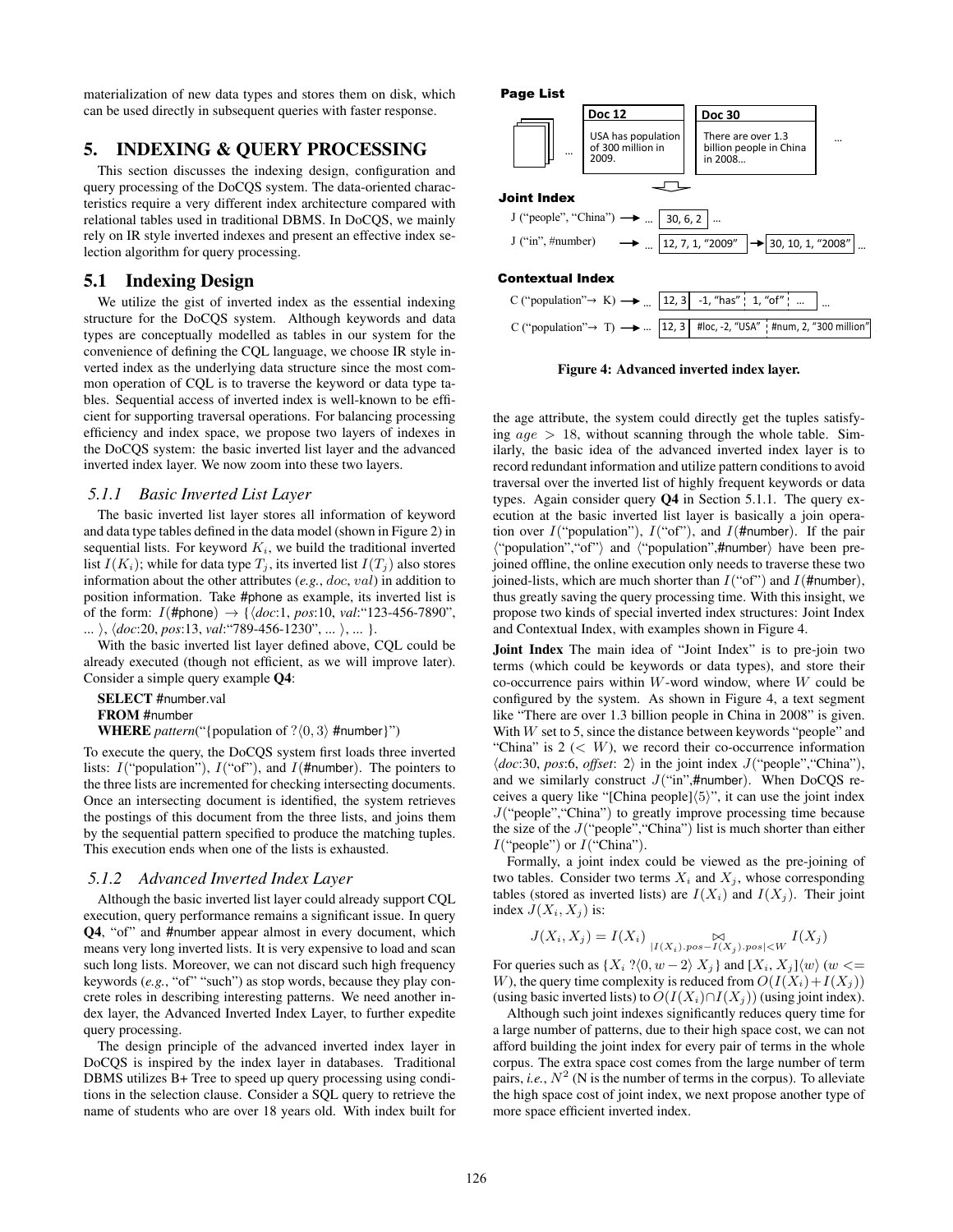| Joint Index                       | <b>Description</b>                       |  |  |  |
|-----------------------------------|------------------------------------------|--|--|--|
| $J(K_i,K_j)$                      | Keyword $K_i$ with keyword $K_i$ .       |  |  |  |
| $J(K_i,T_j)$                      | Keyword $K_i$ with data type $T_i$ .     |  |  |  |
| $J(T_i,T_i)$                      | Data type $T_i$ with data type $T_i$ .   |  |  |  |
| <b>Contextual Index</b>           | <b>Description</b>                       |  |  |  |
| $\overline{C(K_i \rightarrow K)}$ | From keyword $K_i$ to keywords in K.     |  |  |  |
| $C(T_i \rightarrow K)$            | From data type $T_i$ to keywords in K.   |  |  |  |
| $C(K_i \to T)$                    | From keyword $K_i$ to data types in T.   |  |  |  |
| $C(T_i \rightarrow T)$            | From data type $T_i$ to data types in T. |  |  |  |

Figure 5: All the index types in the advanced index layer.

Contextual Index The contextual index uses each term as the index key and stores its surrounding terms within its  $W$ -word context window. In Figure 4, given a text segment "USA has population of 300 million in 2009", the occurrence of "population" at ⟨doc: 12, pos: 3) is recorded in its the contextual index  $C$  ("population"  $\rightarrow$  $K$ ) (where K refers to keywords in its context), together with the information of its surrounding words  $(e.g., \langle val: "has", offset: -1 \rangle)$ ,  $\langle$ val: "of", offset: 1 $\rangle$ ). For a query with sequential pattern {population of}, the system only needs to traverse  $C("population" \rightarrow K)$ instead of both  $I("population")$  and  $I("of")$ .

Conceptually, a contextual index for term  $X_i$  is the union of a series of joint indexes sharing the term. Given term  $X_i$ , its contextual index  $C(X_i \to X)$  is defined as:

$$
C(X_i \to X) = \bigcup_{X_j \in X} I(X_i) \bigcup_{|I(X_i)|, pos - I(X_j), pos| < W} I(X_j)
$$

where  $X$  represents keywords  $K$  or data types  $T$  in the  $W$ -word window context of  $X_i$ .

For queries such as  $\{X_i\ ?\langle 0, w-1 \rangle\ X_j\}$  where  $w < W$ , the time complexity is  $min(O(C(X_i \rightarrow X)), O(C(X_i \rightarrow X))),$ which means the system will choose to use the shorter list between  $C(X_i \to X)$  and  $C(X_i \to X)$  for answering the query.

Compared with joint index, the major advantage of contextual index is its relatively low space cost, because we only need one list for each term, thus at most  $N$  (the number of terms) lists. We can also leverage inverted-list compression techniques to efficiently store a term's context, since terms in the context appear in a sequential order. Empirically, we observed that, to fully build contextual indexes over a data corpus, it needs only 2-3 times the size of the standard inverted lists (with  $W$  set at 5). However, if both terms  $X_i$  and  $X_j$  have very long lists, their contextual indexes will also be long, and therefore the traversal of long lists can not be avoided.

To summarize, we show all the possible types of indexes in Figure 5 according to our index design. We next discuss how to configure index among these different types.

#### 5.2 Index Configuration

Based on the index structure discussed above, this section introduces the detailed index configuration to achieve high query performance with reasonable space cost overhead.

To better understand the demand of query optimization in real query, we start with analyzing the actual joining time cost of inverted index lists of different length. Using the Wikipedia dataset with 3 million pages (Section 6), we first categorized words into three classes: high-frequency words (top 1,000 frequent words, including common words like "of", "one", "people"), low-frequency words (6,332,031 words that appear in less than 100 documents, including some rare terminology and noise words), and mediumfrequency words (132,888 words, including less-common words like "CEO", "flatiron"). We then sampled 50 high-frequency words, 300 low-frequency words, and 300 medium-frequency words. For

|                    | <b>High Freq</b> | <b>Medium Freq</b> | <b>Low Freq</b> |
|--------------------|------------------|--------------------|-----------------|
| <b>High Freq</b>   | $1107$ ms        | 382ms              | $48 \text{ ms}$ |
| <b>Medium Frea</b> | 382ms            | $20 \text{ ms}$    | $14 \text{ ms}$ |
| <b>Low Freq</b>    | $48 \text{ ms}$  | 14 ms              | $13 \text{ ms}$ |

Figure 6: Average joining time cost.

each pair of words from the sample, we performed the join of their inverted index lists to find their co-occurrences. The average join time is shown in Figure 6.

As we observe, from Figure 6, the most time consuming join operations (whose times are shown in bold-face) happen between high-frequency words with medium or high-frequency words. Nevertheless, we also empirically observed that such combinations are used most often in query patterns (*e.g.*, in {population of ...}, "population" is medium and "of" is high-frequency terms).

Therefore, our index configuration puts priority towards optimization for such expensive joins. We notice that it is not necessary to optimize for low-frequency terms because it takes little time to join with any other terms. Mature inverted index implementations (*e.g.*, Lucene) normally support efficient document skipping, which could directly jumps to a targeted document in the inverted index during traversal. Based on this feature, a join operation between a low-frequency word (*e.g.*, 10 documents) with a high-frequency word (*e.g.*, 1 million documents) takes at most 10 random accesses over the long inverted list, which is affordable. The time statistics in Figure 6 also indicate that it is not crucial to optimize joins between medium-frequency and medium-frequency words.

As the insight of Figure 6 inspires, we choose to build joint indexes between high-frequency terms, and contextual indexes from medium-frequency terms to high-frequency terms. This choice accounts for tradeoff between time efficiency and space overhead: For joins between high-frequency terms, efficiency is the major concern. For joins between high and medium-frequency terms, space cost should be considered, due to the large number of the medium-frequency words. These requirements match the provisions of joint indexes and contextual indexes, respectively, and thus our choice.

### 5.3 Query Processing

This section discusses how to select indexes for efficient query processing. Given a pattern condition, there are many related candidate inverted lists to choose from the basic inverted list layer and the advanced inverted index layer. Consider the following condition with two patterns:

> *pattern*("[population #number]⟨4⟩") OR *pattern*("{#number native people}")

Assume the window size  $W$  is 4. Keywords "native" and "people" are high-frequency words while "population" is a mediumfrequency word in the data corpus. There are 8 indexes related to the query as displayed in Figure 7. Each index has different coverage. For instance, index  $C("population" \rightarrow T)$ , where T denotes all the data types, can cover "population" itself and #number in its context, since #number lies within the window of "population" in the query. Meanwhile, index  $I$ (#number) can cover the #number data types for the two patterns at the same time, which means that  $I("#number")$  could be shared across different patterns in query processing. Consider the following two index selection strategies:

- S1: 1)  $I("population")$ ; 2)  $I(\text{#number})$ ; 3)  $J("native", "people").$
- S2: 1)  $C("population" \rightarrow T)$ ; 2)  $J("native", \#number);$ 3)  $J("native", "people").$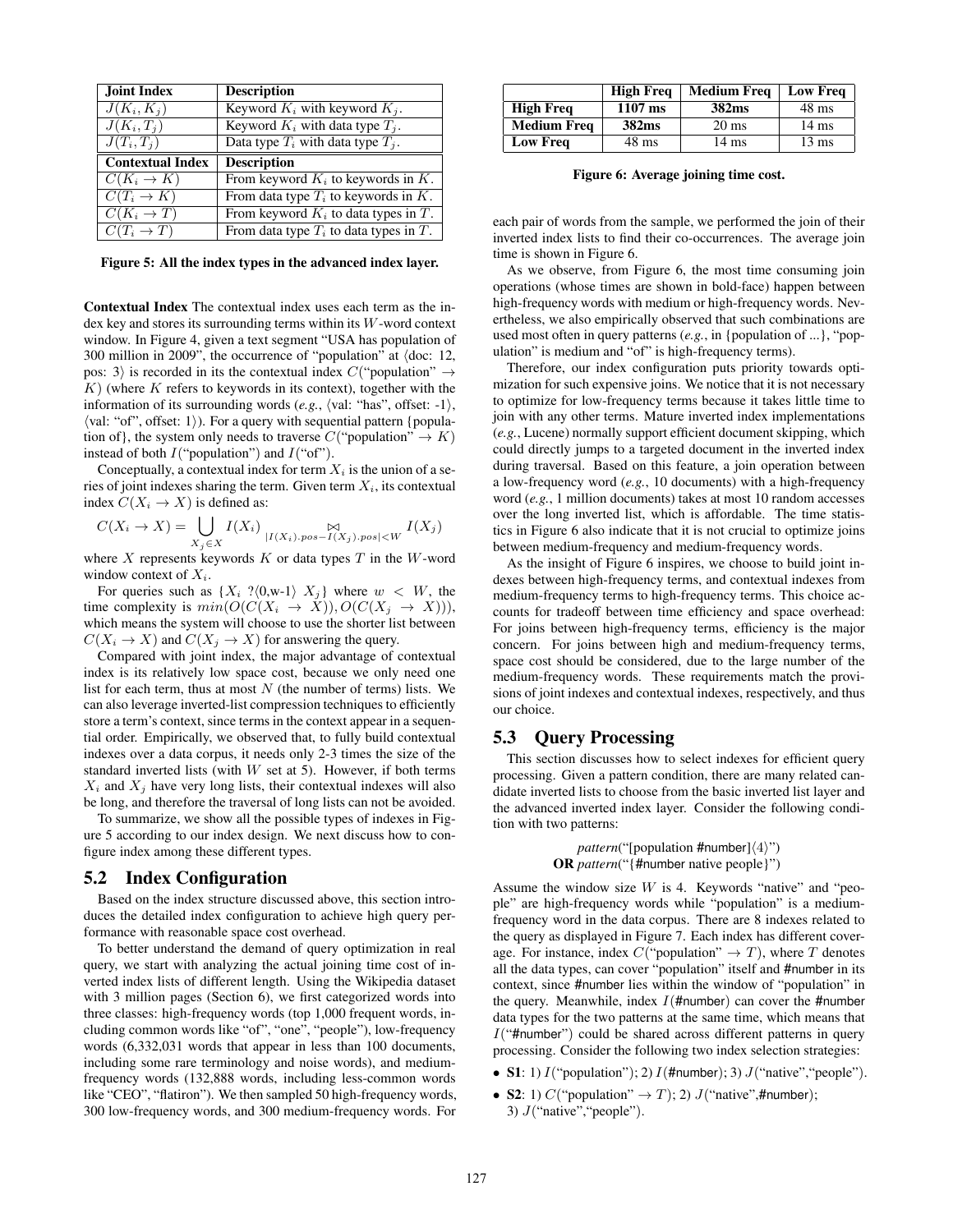### **Query**

pattern("[population #number]<4>") OR pattern("{#number native people}")

# Candidate Index

| Index                       | Cost    | Index                           | Cost                |  |
|-----------------------------|---------|---------------------------------|---------------------|--|
| 87372<br>I("population")    |         | I("native")                     | 167905              |  |
| 239568<br>I("people")       |         | J("people", #num)               | 73243               |  |
| J("native", "people")       | 32342   | J("native", #num)               | 45719               |  |
| $I(\#number)$               | 2512913 | $C("population" \rightarrow T)$ | $60430 \cdot \beta$ |  |
| <b>Query Coverage Graph</b> |         |                                 |                     |  |



Figure 7: A query plan with index selection.

Either of the strategies is sufficient for the execution of the pattern condition. Take strategy S2 as an example. The system first traverses  $C("population" \rightarrow T)$ , selects the tuple list  $l_1$  which contains #number occurrences with "population" around satisfying the first window pattern. It then traverses and joins  $J("native",\#number)$ and  $J("native", "people")$  to get list  $l_2$  containing #number occurrences satisfying the second sequential contextual pattern. Finally, the system unions  $l_1$  and  $l_2$  to get the final result. For this simple query, the second strategy S2 apparently works more efficiently than S1, because it avoids the transversal of the long list #number. To deal with complex patterns involving a large number of data types and keywords, DoCQS needs a smart algorithm to choose an efficient index selection strategy automatically.

We model the index selection problem as a graph coverage problem. The system first transforms a query into a *Query Coverage Graph* as Figure 7 shows. Each node in the graph indicates a keyword or data type appearing in the query, and the directed edge from node  $u$  to  $v$  indicates that  $v$  appears after  $u$  within the distance constraint specified by the weight of the edge. Each index covers part of a graph and has different traversal cost. We define the traversal cost of an index by the number of documents included in the list. For a contextual index, we penalize the cost by multiplying a coefficient  $\beta$  ( $\beta$  > 1), since a contextual index stores additional context word information. As a result, the index selection problem boils down to looking for a subset of indexes from the candidate index set to cover the whole query coverage graph with the minimal traversal cost.

Even in the simplest case, where all the indexes have the same traversal costs, this graph coverage problem is equivalent to the set cover problem, which is NP-Complete. This means an exhaustive algorithm with exponential complexity of  $O(2^K)$  or  $O(n^k)$  is needed for finding the optimal solution, where  $K$  is the number of candidate indexes,  $n$  the number of nodes, and  $k$  the average number of indexes that cover one node. Although many pruning conditions can be applied to shrink the search space, they can not guarantee stable performance for complex pattern conditions. For this reason, we design an  $O(K^2)$  polynomial greedy algorithm.

Algorithm 1, as shown above, first builds up the query coverage graph for the pattern conditions of a given query. Second, for each node in the graph, the algorithm collects all related indexes covering the node. Third, by iteratively checking the transversal cost of each index, it drops the index list with the highest traversal cost,

#### Algorithm 1 Index Selection Algorithm

- 1: Convert the given query Q into the a directed graph  $\mathcal{G}$  =  $\{\mathcal{U}, \mathcal{E}\}.$  Each node u indicates a keyword/data type appearing in Q. Each edge  $e = \langle u, v \rangle$  in  $\mathcal E$  indicates that for u, v appears after u satisfying certain position constraints which is recorded as the weight.
- 2: Candidate Index Set  $R$ .  $R$  is initialized to include all indexes
- 3: for each  $u_k \in \mathcal{U}$  do<br>4: Start from  $u_k$ , D
- Start from  $u_k$ , DFS the graph, get an index set  $C_{u_k}$  which stores all indexes related with  $u_k$ .
- 5: end for
- 6: loop
- 7:  $T \leftarrow R$ . T is a temporary set to store indexes that could be removed.
- 8: **for** each  $C_{u_k}$  **do**<br>9: **if**  $C_{u_k}$  contain
- 9: **if**  $C_{u_k}$  contains only one index i' **then**
- 10: Remove  $i'$  from  $T$
- 11: end if
- 12: end for
- 13: if  $T$  is empty then
- 14: Return  $R$  as result.
- 15: end if
- 16: Select  $i_{max} \in T$  with maximal transversal cost.<br>17: Remove  $i_{max}$  from R.
- Remove  $i_{max}$  from  $R$ .
- 18: Remove  $i_{max}$  from  $C_{u_k}$ , if  $i_{max} \in C_{u_k}$ .
- 19: end loop

such that each node can still be covered by at least one index. The iteration stops when no more indexes can be removed from the candidate set. In Section 6, we will show that the plan selected by our algorithm is very close to that of the optimal query plan in terms of actual query processing time.

### 6. EXPERIMENTAL RESULTS

This section testifies the expressiveness of CQL, and evaluates both the time and space cost of the DoCQS system. We build two datasets from two different domains, Wikipedia Text Domain and Academic Personal Homepage Domain. On each domain of data, we show how to use CQL to describe different query tasks, and demonstrate that the system could retrieve high-precision results with reasonable time and space cost.

WikiPedia Text Domain This dataset comes from the Wikipedia corpus downloaded in March 2009. We choose Wikipedia because it is an entity-rich dataset containing a lot of data type information. As the current DoCQS system focuses on unstructured text, we remove all infoboxes and tables on the pages. After data cleaning, the corpus size is 7Gb including 3 million pages. On the corpus, we target at three basic data types: number, person and location. We extracted 83 million number occurrences by a JFLEX parser, 23 million person occurrences and 28 million Location occurrences by the Stanford Named Entity Recognizer<sup>2</sup>.

Academic Personal Homepage Domain This dataset is composed of pages about academic people in computer science. We retrieve the name list containing 724,817 authors from DBLP Bibliography website. Using each name as query, we use Google to retrieve the top 3 related pages, and collect a 9GB data corpus containing 2 million webpages. Three basic data types are extracted: 61 million person occurrences, 20 million organization occurrences and 1 million email occurrences.

<sup>2</sup> http://nlp.stanford.edu/software/CRF-NER.shtml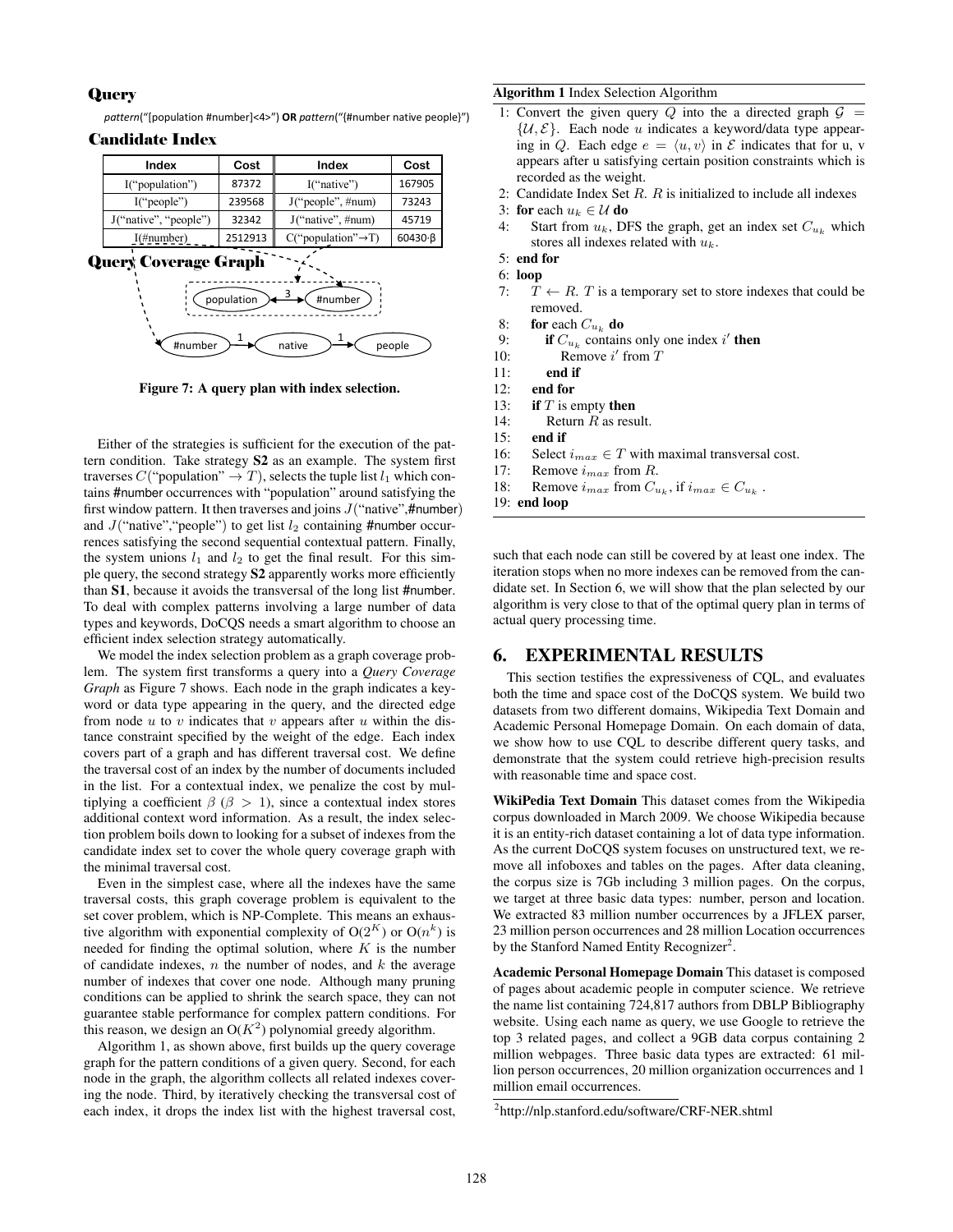|                  |                  | <b>Population</b>      | Capital                     | <b>CEO</b> |       |
|------------------|------------------|------------------------|-----------------------------|------------|-------|
|                  | <b>Precision</b> |                        | $65.5\%$                    | $90.0\%$   | 67.0% |
|                  |                  | <b>Professor-Email</b> | <b>Professor-University</b> |            |       |
| <b>Precision</b> |                  |                        | 86.0%                       | 96.0%      |       |

Figure 8: Precision measurement.

All experiments are carried on a PC with 2.4GHz Intel Core 2Duo CPU, 1T disk and 3Gb of RAM. We leverage and extend Lucene index to support our designed index structures.

# 6.1 Case Study

This section studies the expressiveness of the CQL language. We study two example tasks (TES and WIE mentioned in Section 1) over the aforementioned two domains, and show that these content query tasks could be well supported by CQL in our framework.

## *6.1.1 Wikipedia Text Domain*

On the Wikipedia text domain dataset, we conduct experiments for the Typed-Entity Search (TES) application, to support searching specific types of information based on user inputs. More specifically, we design three tasks, described as follows:

1. Based on #number, retrieve population of a given country.

2. Based on #location, retrieve capital of a given country.

3. Based on #person, retrieve CEO of a given company.

Due to space limitation, we only show the CEO search example in query Q5:

```
SELECT #person.val
FROM #person
WHERE (pattern("[{CEO of IBM} #person]⟨6⟩")[0.9]
     OR pattern("[{CEO ?⟨0, 3⟩ #person} IBM]⟨20⟩")[0.5])
 AND ∼prefer(TF("IBM")>10, 0.6, 0.2)
GROUP BY #person
```

```
ORDER BY conf()
```
In query Q5, the "IBM" keyword is the user input. It can be substituted by any other company names (*e.g.*, Microsoft, Bank of America, *etc.*). Functions such as ∼*prefer*,*TF* are supported in our system. *TF*("IBM") will return the number of "IBM" occurrences in a document . ∼*prefer*(*TF*("IBM")>10, 0.6, 0.2) returns score 0.6 when the value of *TF*("IBM") is greater than 10, or 0.2 otherwise. The query contains two patterns, and the former is more restrictive than the latter. We favor the first pattern by assigning it with a higher weight of 0.9. **Q5** uses the implicit scoring function.

To measure the precision of the three tasks, we use 200 country names as input for population and capital search, and 100 IT companies <sup>3</sup> for CEO search. For each query, we manually check whether top 3 results include the correct answer. The precision results are listed in Figure 8. We find that Capital search retrieves the highest precision, while CEO search and Population search are comparatively lower in precision. The low precision is mainly due to the lack of redundancy in Wikipedia corpus where a lot of data type instances usually only appear once. Users can further define more restrictive rules to retrieve more precise results. The result shows that the system can support various TES tasks by returning satisfactory results.

# *6.1.2 Academic Personal Homepage Domain*

On the second dataset of the academic personal homepage domain, we conduct experiments for the Web-Information Extraction (WIE) application, which aims at collecting facts from the Web. This dataset contains a lot of author homepages, upon which we study two tasks:

- ∙ Professor-Email extraction. Extract professor-email pairs from the dataset. #professor is defined based on #person.
- ∙ Professor-University extraction. #university is defined based on #organization.

Take #professor as example, we define #professor by query Q6:

# DEFINE DATATYPE #professor.val AS #person WHERE *pattern*("[(prof∣professor) #person]⟨4⟩")[0.8]

Query Q6 defines #professor to be #person with keywords "professor" or "prof" around. With #professor defined, the professor-email pairs could be extracted by query Q7:

SELECT #professor.val, #email.val FROM #professor, #email WHERE *pattern*("{#professor ? $(0,20)$  #email}") GROUP BY #professor, #email ORDER BY *conf*()

Query Q7 collects professor-email pairs in which #professor and #email appear within window of 20 words. The collected results are ordered by the overall pair frequency (implicitly involved in the scoring calculation of the GROUP BY clause) in the data corpus. This statement extracts 12,174 professor-email pairs and 34,982 professor-university pairs from the data corpus, and we randomly sample 100 pairs from each of them for precision measurement, shown in Figure 8. The high precision of results validates the applicability of utilizing CQL language for content query tasks.

In summary, all the queries studied in the above two domains involve all the essential CQL characteristics. We show that various content query tasks could be well supported by CQL. We also find that a content query task usually involves multiple patterns and complex scoring functions which need careful tuning for good performance. DoCQS simplifies this process in allowing administrators to avoid modifying underlying system programs by quickly trying out different queries using CQL.

# 6.2 Time Cost Analysis

For a data-oriented content query system to support arbitrary user-defined queries, performance is a major concern. This section compares the query performance of the tasks defined above using 4 different index selection strategies: 1) BI: using the basic inverted list only; 2) NI: using the neighborhood index (the core index structure of the BE engine described in [3], whose main idea is to store the immediate neighbors of each word in the metadata to speed up phrase queries); 3)  $B&A(G)$ : using indexes selected by our greedy query plan generation algorithm over basic inverted list and advanced inverted index; 4) B&A(E): using the optimal index plan based on exhaustive plan generation over basic inverted list and advanced inverted index. Using the former two as baseline, we quantitatively demonstrate that the advanced index layer helps greatly improve the query performance. By comparing the latter two cases, we show that our index selection algorithm achieves close to optimal query processing time.

On Wikipedia Text Domain, the average query time on three index structures are compared in Figure 9(a). It shows that the advanced index layer achieves six to ten times improvement compared with merely using the basic inverted index, and two to seven times faster than the neighborhood index. That's because the neighborhood index only store immediate neighbors, providing limited optimization room for complex CQL queries. In some cases where

<sup>3</sup> http://www.netvalley.com/top100am\_vendors.html